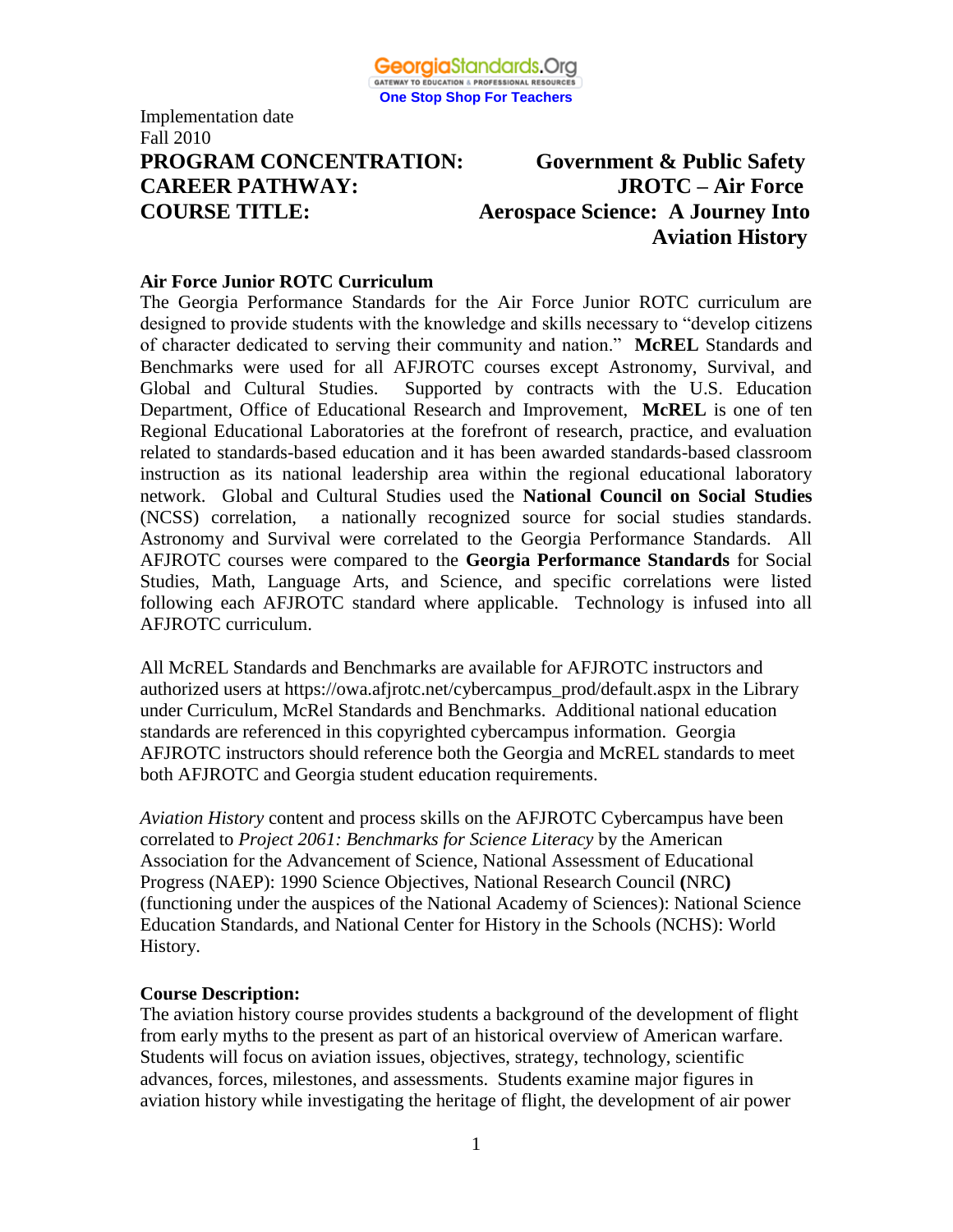through the use of scientific knowledge, the historic role of airpower during wartime, aerospace aviation technological advances, and contemporary aviation.

#### **PS-AFAH-1. Students will understand historical continuity and change related to mankind's early attempts to fly from ancient times, starting with the Chinese and going to DaVinci.**

- a. Describe the early Chinese kites and rockets
- b. Identify Leonard DaVinci's contributions to flight
- c. Explain the principle of bird flight, how man tried to mimic birds in flight, and why man and machines do not fly the way bird fly.

#### *Academic Standard(s):*

*SSWH9 The student will analyze the change and continuity in the Renaissance and Reformation.*

#### **PS-AFAH-2. Students will investigate the development of lighter-than-air flight.**

- a. Compare and contrast the use of balloons during the US Civil War and the Spanish American War.
- b. Explain the manufacturing advancements and scientific discoveries during the development of heavier-than-air aircraft from DaVinci to the Wright brothers.
- c. Explore the lives and contributions of all the inventors listed in the text who contributed to flight from DaVinci to the Wright brothers.

#### *Academic Standard(s):*

*SSWH9 The student will analyze the change and continuity in the Renaissance and Reformation.*

*NCHS: Basic Edition, p. 101. Understands military events that influenced the outcome of the Civil War.*

*NCHS: U.S. History, Expanded Edition, p. 125. Understands military events that influenced the outcome of the Civil War.*

#### **PS-AFAH-3. Students will analyze the specific ideas and beliefs that lead to the success of the Wright brothers in achieving heavier-than-air flight.**

- a. Analyze the effect of "chance events" and specify how these events led to the Wright brothers' success.
- b. List the principles of air flight.
- c. Explain how the consequences of human intentions were influenced by the means of carrying them out in examining the contributions of the early aviation pioneers.
- d. Identify the anatomy of the early aircraft.

#### *Academic Standard:*

*SCSh7 Students will analyze how scientific knowledge is developed. Students will recognize that:*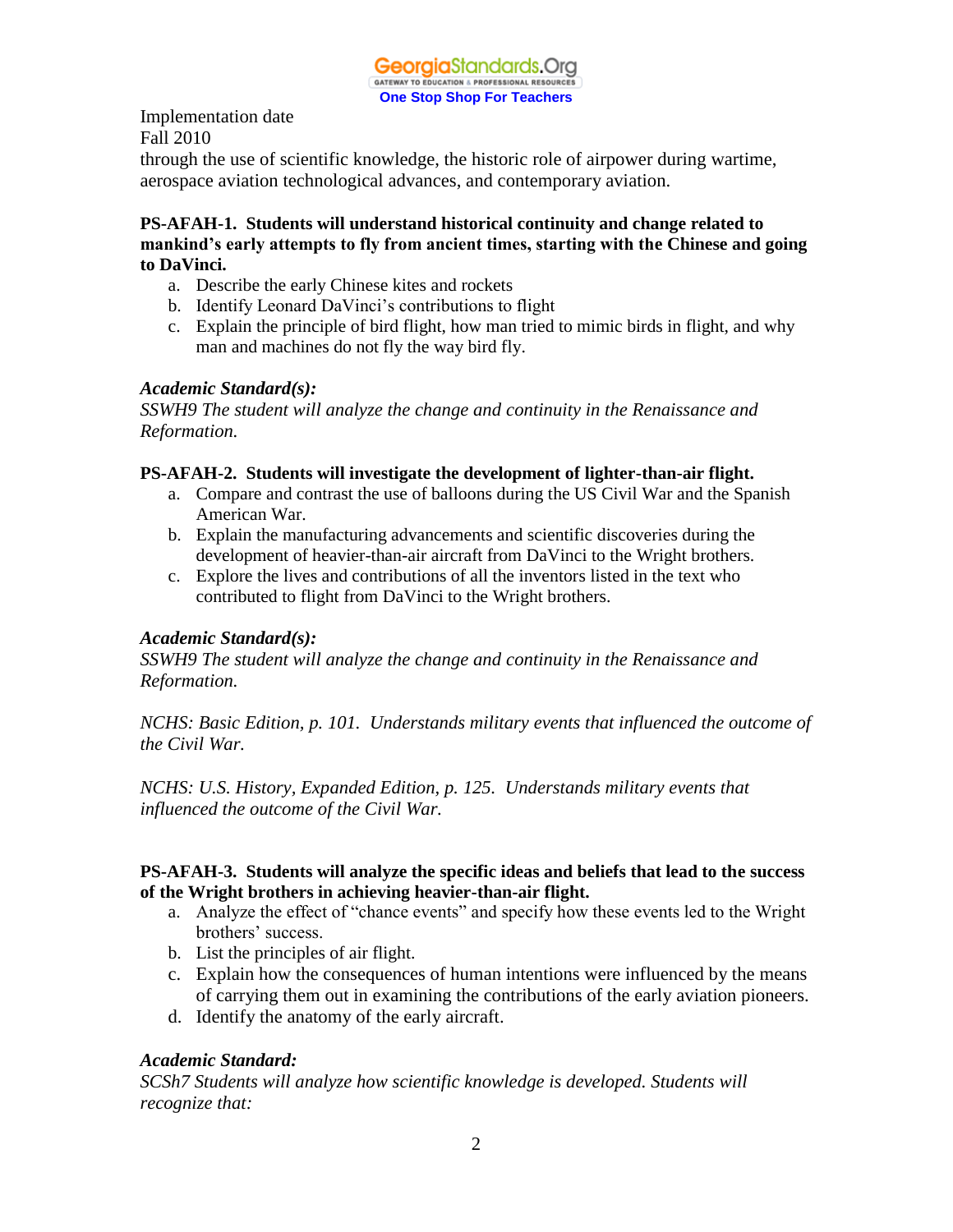#### **PS-AFAH-4. Students will analyze the specific ideas and beliefs that lead to the success of other pilots and inventors following the Wright brothers in 1903 until World War I.**

- a. Explain how the consequences of human intentions were influenced by the means of carrying them out in examining the contributions of the early aviation pioneers.
- b. Identify the early aircraft by name and explain the significance of each.
- c. List the various pilots/inventors who contributed to flight during this period as well as their contributions and their personal information including what drove them to fly.

#### *Academic Standard:*

*SCSh7 Students will analyze how scientific knowledge is developed. Students will recognize that:*

#### **PS-AFAH-5. Students will explain the contributions aircraft and pilots had during WWI and how the aircraft revolutionized war.**

- a. Identify the contributions military pilots made to flight during WWI and explain the long lasting implications of each contribution.
- b. List the various roles the aircraft played during WWI and how they revolutionized war tactics.
- c. Explain all the new developments in aviation during WWI and analyze why these developments were intensified during the war.

#### *Academic Standard(s):*

*SCSh7 Students will analyze how scientific knowledge is developed. Students will recognize that:*

*NCHS: Basic Edition, p. 113. Understand influences on the outcome of World War I.*

*NCHS: U.S. History, Expanded Edition, pp 174, 176-177. Understand influences on the outcome of World War I.*

#### **PS-AFAH-6**. **Students will identify the significance of and major contributions of the barnstormers after WWI.**

- a. Create a timeline identifying the major milestones and aviation pioneers who achieved those milestones between WWI and WWII.
- b. Explain how public sentiment and awareness was awakened by the barnstormers and has continued to influence development of flight.

#### *Academic Standard(s):*

*SSUSH16 The student will identify key developments in the aftermath of WW I.*

*NCHS: Basic Edition, p. 113. Understand influences on the outcome of World War I.*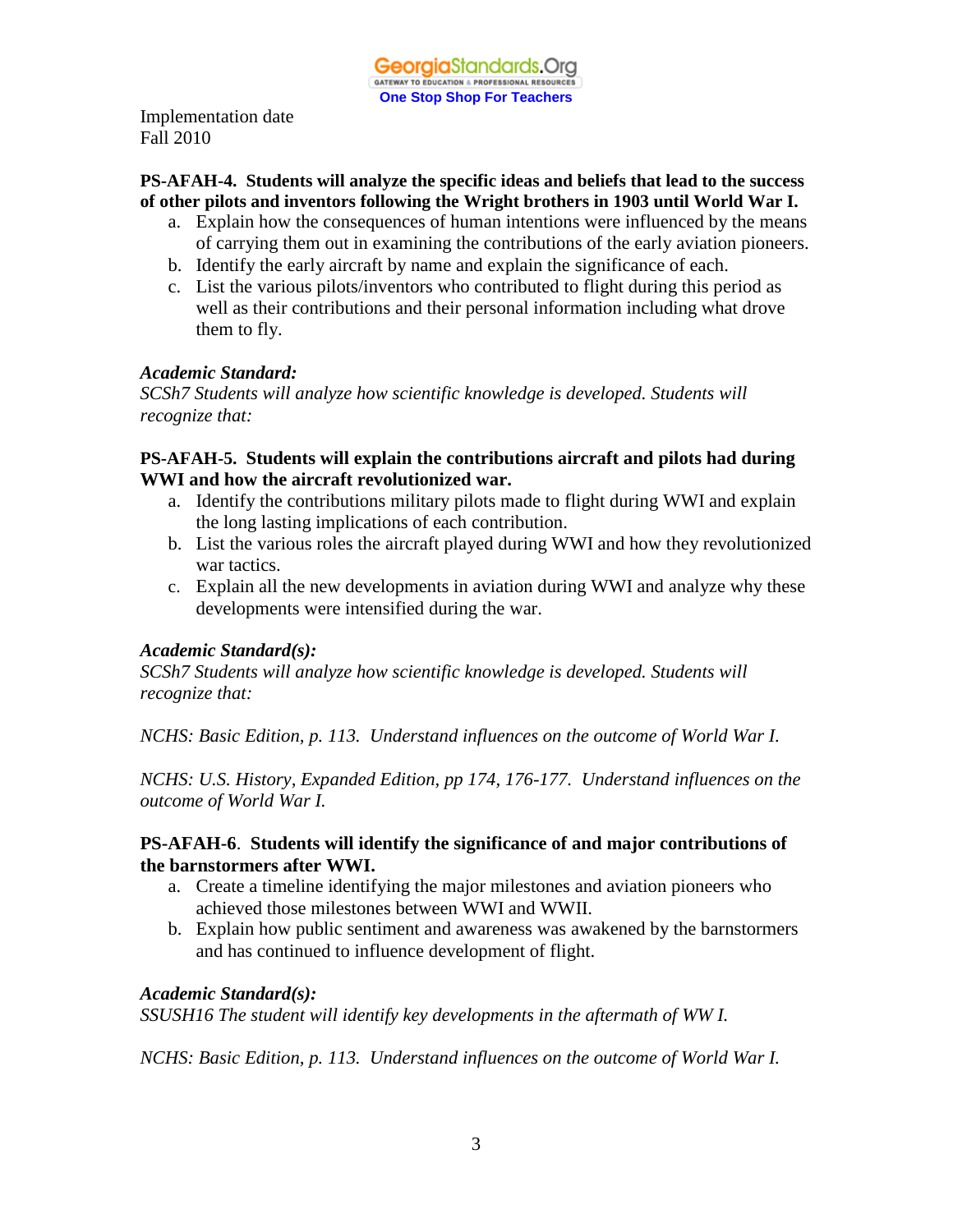

*NCHS: U.S. History, Expanded Edition, pp 174, 176-177. Understand influences on the outcome of World War I*. *Understands arguments and theories regarding the causes of World War I.*

#### **PS-AFAH-7**. **Students will identify the significance of trans-Atlantic flight and the contributions of Charles Lindberg and Amelia Earhart to flying.**

- a. Explain the concept of a milestone flight and identify the various milestones that occurred from the Wright brothers to Charles Lindberg and Amelia Earhart.
- b. Describe mainstream and determine why flight became mainstream during this period.
- c. Identify the aircraft involved in the first aerial refueling and detail how this feat was accomplished.

#### *Academic Standard(s):*

*SSUSH16 The student will identify key developments in the aftermath of WW I.*

*NCHS: Basic Edition, p. 113. Understand influences on the outcome of World War I.*

*NCHS: U.S. History, Expanded Edition, pp 174, 176-177. Understand influences on the outcome of World War I*. *Understands arguments and theories regarding the causes of World War I.*

#### **PS-AFAH-8. Students will identify the significance of the further development of commercial aircraft**.

- a. Describe the various steps and personnel involved in the early development of commercial aircraft, including the aviation research developments, and identify the varied uses of the commercial aircraft.
- b. Examine the development and use of helicopters including the personnel involved, the problems they encountered, and how the early helicopters were employed.
- c. Identify governmental involvement and controls that were put in place as commercial flights were developed.

#### *Academic Standard:*

*SSUSH16 The student will identify key developments in the aftermath of WW I.*

#### **PS-AFAH-9**. **Students will learn the history of the Air Corps and the resultant organizations that preceded the Air Force.**

- a. Create a timeline identifying the major milestones involved in the creation of the Army Air Corps and the subsequent Army Air Service.
- b. Identify significant contributions the Army Air Corps/Service made to aviation and defense.
- c. Compare and contrast the rationale of both the advocates and the opponents of a separate Air Force.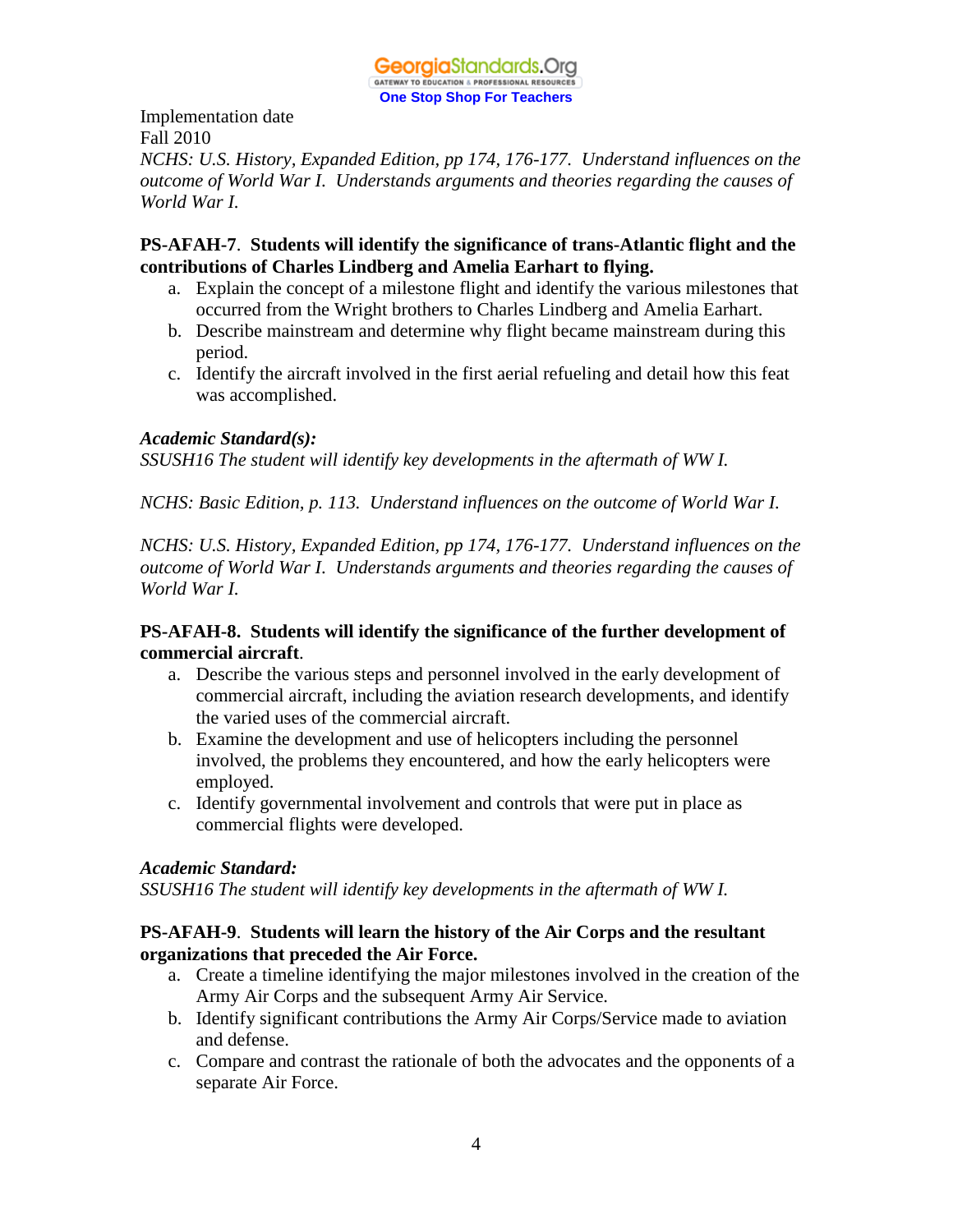**PS-AFAH-10**. **Students will identify the significant developments of airpower as the flying force evolved during WWII.**

- a. Explain the strategic role of aircraft during WWII including the aircraft, missions, scientific advances, and personnel involved.
- b. Identify the significance of airpower during D-Day and in both the European and Pacific theaters during WWII.
- c. Explain how pattern bombing and combat functions evolved and changed during the war, paying attention to the reasons for these changes and the results of these changes to mankind, aircraft, and the overall status of war.
- d. Describe the development of aircraft (bombers, fighters, transports) during WWII, explaining the scientific and technological advancements that were made as a result of those developments.

#### *Academic Standard(s):*

*SSUSH19 The student will identify the origins, major developments, and the domestic impact of World War II, especially the growth of the federal government.*

*SSWH18 The student will demonstrate an understanding of the global political, economic and social impact of World War II.*

*North Carolina Computer Standards, p. 174. Know the role of technology in a variety of careers [aviation].*

*NCHS: Basic Edition, p 200. Understands President Roosevelt's ideas and policies during World War II.*

*NCHS: Basic Edition, p 200. Understands how World War II influenced the home front.*

*NCHS: World History, expanded edition, pp 253, 255, 267, 269. Understands the overall effect of World War II on various facets of society. Understands the climax and moral implications of World War II.*

*NCHS: U.S. History, Expanded Edition, pp. 179-180. Know that science and technology are pursued for different purposes.*

*Texas Technology Education/Industrial Technology Education, p. 42c11C. Know ways in which social and economic forces influence which technologies will be developed and used.*

#### **PS-AFAH-11. Students will describe the history of commercial aircraft and the key developments in aircraft and use that occurred through the years.**

- a. Identify key contributors to commercial flight and list contributions of each.
- b. List period commercial aircraft and explain the difference from one aircraft to another.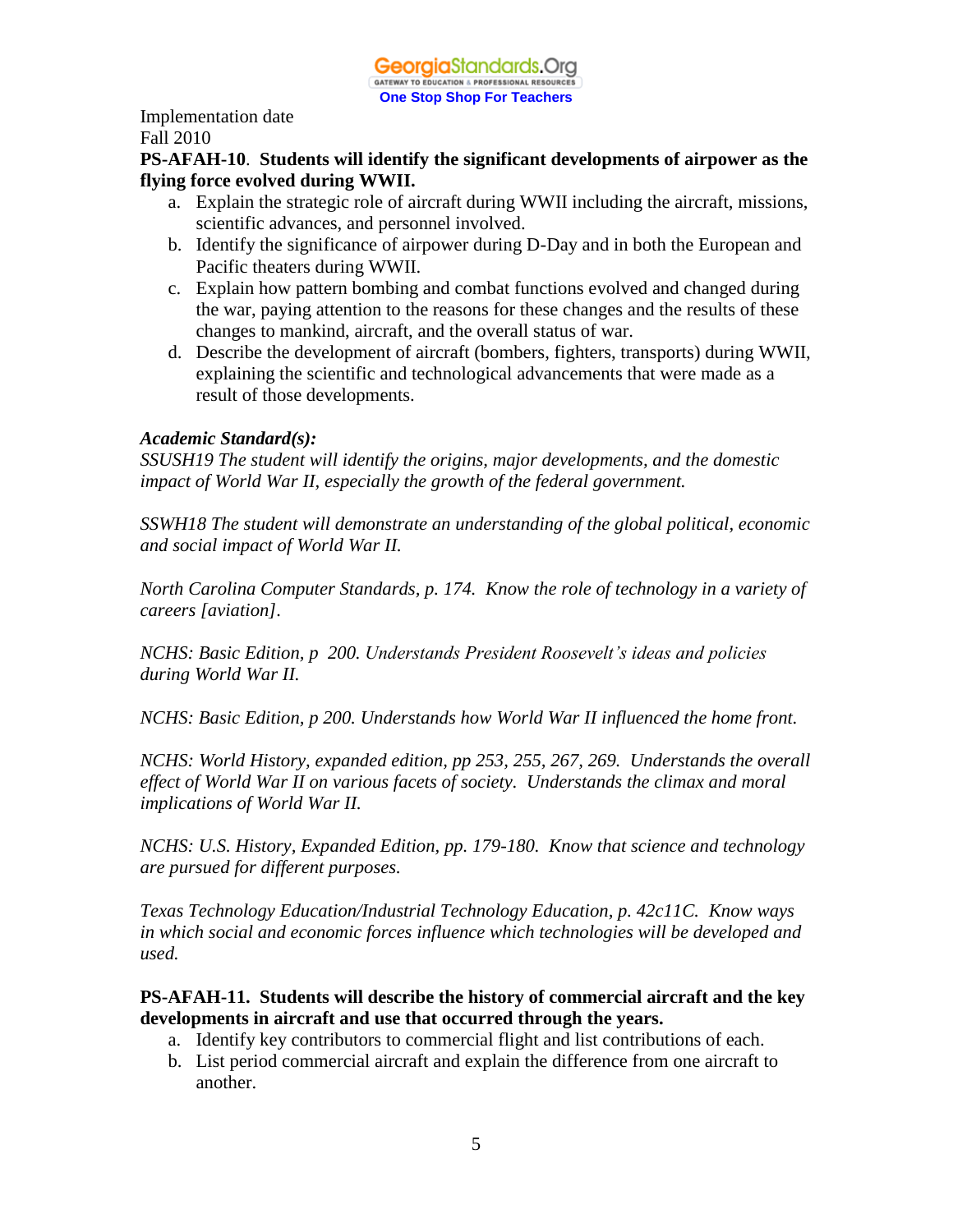Implementation date

Fall 2010

- c. Explain the various commercial airlines that operated over the years and how they evolved into the current companies.
- d. Identify the pros and cons of commercial travel.
- e. Describe the jet engine components and how these components make the jet engine work.

#### **Academic Standard(s):**

*NCHS: Basic Edition, 66. Understands how past events are affected by the irrational and the accidental.*

#### **PS-AFAH-12**. **Students will identify the significance of a separate Air Force and the major defense contributions made by the Air Force during the first sixty years it existed.**

- a. Describe the National Security Act of 1947 and the reasoning behind this Act.
- b. Identify personnel who were crucial to the development of the Air Force, including the significant Air Force leaders.
- c. Create a timeline that identifies the beginning and end of the Cold War, including all the critical components of that War.
- d. Explain the USAF contributions during the Berlin Airlift, the Korean War, the Vietnamese Conflict, the Cuban Missile Crisis, the Cold War, the Gulf War, Operation Enduring Freedom, and Operation Iraqi Freedom.
- e. Identify aircraft, missile, and nuclear developments that occurred during this time.
- f. Describe the purpose and membership in the North Atlantic Treaty Organization.

#### *Academic Standard(s):*

*SSWH20 The student will examine change and continuity in the world since the 1960s.*

*NCHS: Basic Edition, p. 209. Understands the impact of relations between the United State and the Soviet Union during the Cold War.*

*NCHS: World History, expanded edition, pp. 270-272. . Understands the impact of independence movements in various countries and whether they were successful.*

#### **PS-AFAH-13**. **Students will understand the significance of space exploration.**

- a. Identify the current structure and composition of our solar system.
- b. Identify the scientists who have added to our knowledge of the space system and their contributions.
- c. Explain how early rocketry mad e the current space program possible.
- d. Describe the beginning of the space race including the rivals, the missions, and the scientific advances of each mission.

#### *Academic Standard(s):*

*SES1 Students will investigate the composition and formation of Earth systems, including the Earth's relationship to the solar system.*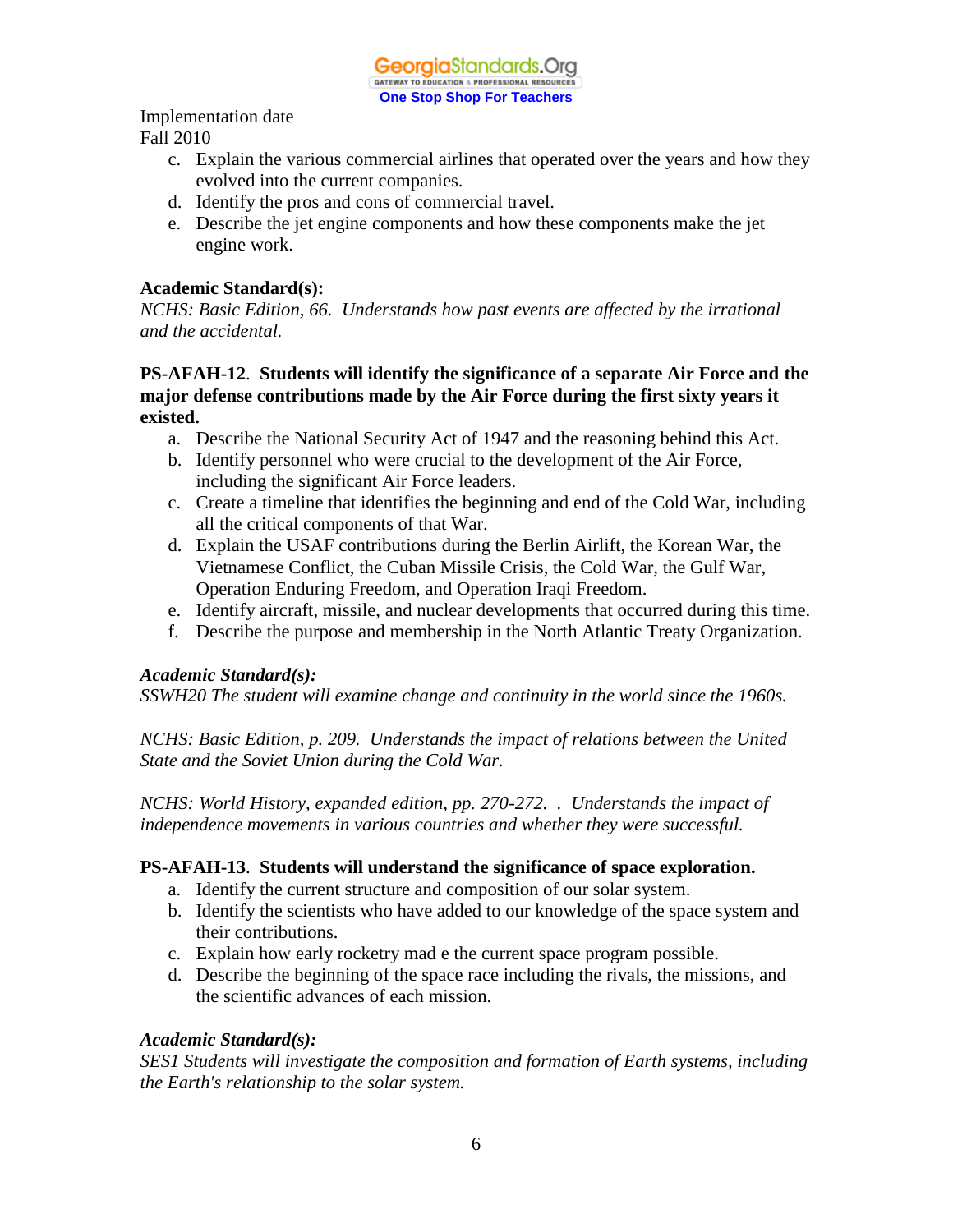

*NRC: National Science Education Standards, pp 175-176, 192-193, 200-201, 204. Understand that individuals and teams contribute to science and engineering at different levels of complexity.*

*Project 2061: Benchmarks for Science Literacy, p 8, 19, 47. Understand how scientific knowledge changes and accumulates over time.*

*NAEP: 1990 Science Objectives, p 26. Know that conceptual principles and knowledge guide scientific inquiries; historical and current scientific knowledge influence the design and interpretation of investigations and the evaluation of proposed explanations made by other scientists.*

#### **PS-AFAH-14**. **Students will identify the significant scientific and technological developments of the space race.**

- a. Describe rocketry developments from the Chinese to Goddard to the present and the significance of each development.
- b. Explain the principles of rocketry.
- c. Create a timeline to identify significant development in the US space program, including the development of NASA, the use of the space shuttle, and other significant milestones.
- d. Compare and contrast expendable and reusable rockets.
- e. Identify current and anticipated developments in manned air vehicles, unmanned systems, and cyber warfare.
- f. Describe NASA's Orion spacecraft and Ares launch vehicle and their plans for the future.

#### *Academic Standard(s):*

*TE Texas Technology Education/Industrial Technology Education, p. 44c33C; p. 44c8C. Know different requirements for structural design.*

*NRC: National Science Education Standards, pp 175-176, 192-193, 200-201, 204. Understands how scientific knowledge changes and accumulates over time.*

*Project 2061: Benchmarks for Science Literacy, p 8, 19, 47. Know that scientists conduct investigations for a variety of reasons.*

*NAEP: 1990 Science Objectives, p 26. Understands how scientific knowledge changes and accumulates over time.*

#### **Reading Across the Curriculum**

#### **Reading Standard Comment**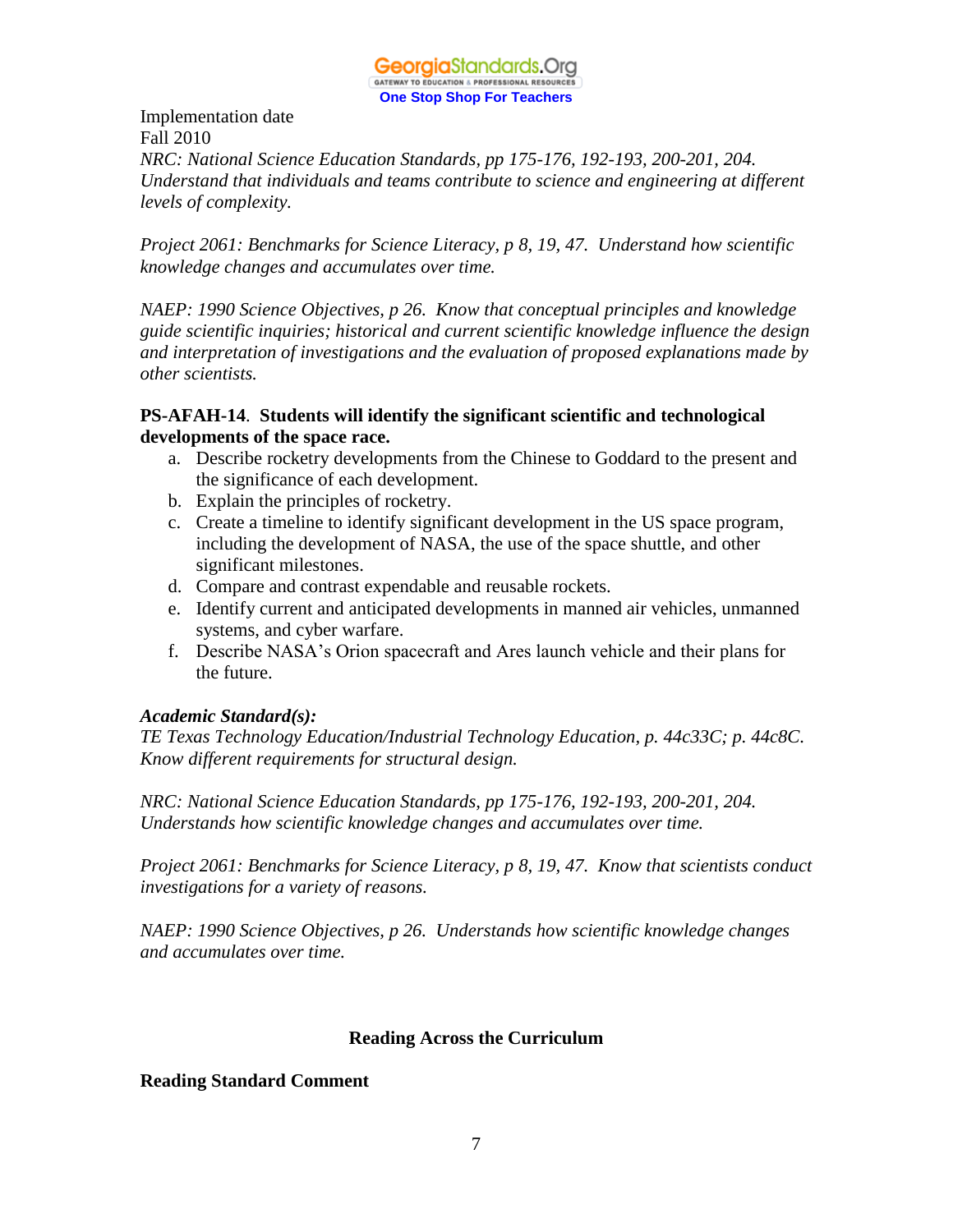After the elementary years, students engage in reading for learning. This process sweeps across all disciplinary domains, extending even to the area of personal learning. Students encounter a variety of informational as well as fictional texts, and they experience text in all genres and modes of discourse. In the study of various disciplines of learning (language arts, mathematics, science, social studies), students must learn through reading the communities of discourse of each of those disciplines. Each subject has its own specific vocabulary, and for students to excel in all subjects, they must learn the specific vocabulary of those subject areas in context.

Beginning with middle grades years, students begin to self-select reading materials based on personal interest established through classroom learning. Students become curious about science, mathematics, history, and literature as they form contexts for those subjects related to their personal and classroom experiences. As students explore academic areas through reading, they develop favorite subjects and become confident in their verbal discourse about those subjects.

Reading across curriculum content develops both academic and personal interests in students. As students read, they develop both content and contextual vocabulary. They also build good habits for reading, research, and learning. The Reading Across the Curriculum standard focuses on the academic and personal skills students acquire as they read in all areas of learning.

Students will enhance reading in all curriculum areas by:

- a. Reading in all curriculum areas
	- Read a minimum of 25 grade-level appropriate books per year from a variety of subject disciplines and participate in discussions related to curricular learning in all areas.
	- Read both informational and fictional texts in a variety of genres and modes of discourse.
	- Read technical texts related to various subject areas.
- b. Discussing books
	- Discuss messages and themes from nooks in all subject area.
	- Respond to a variety of texts in multiple modes of discourse.
	- Relate messages and themes from one subject area to messages and themes in another area.
	- Evaluate the merit of texts in every subject discipline.
	- Examine author's purpose in writing.
	- Recognize the features of disciplinary texts.
- c. Building vocabulary knowledge
	- Demonstrate an understanding of contextual vocabulary in various subjects.
	- Use content vocabulary in writing and speaking.
	- Explore understanding of new words found in subject area texts.
- d. Establishing content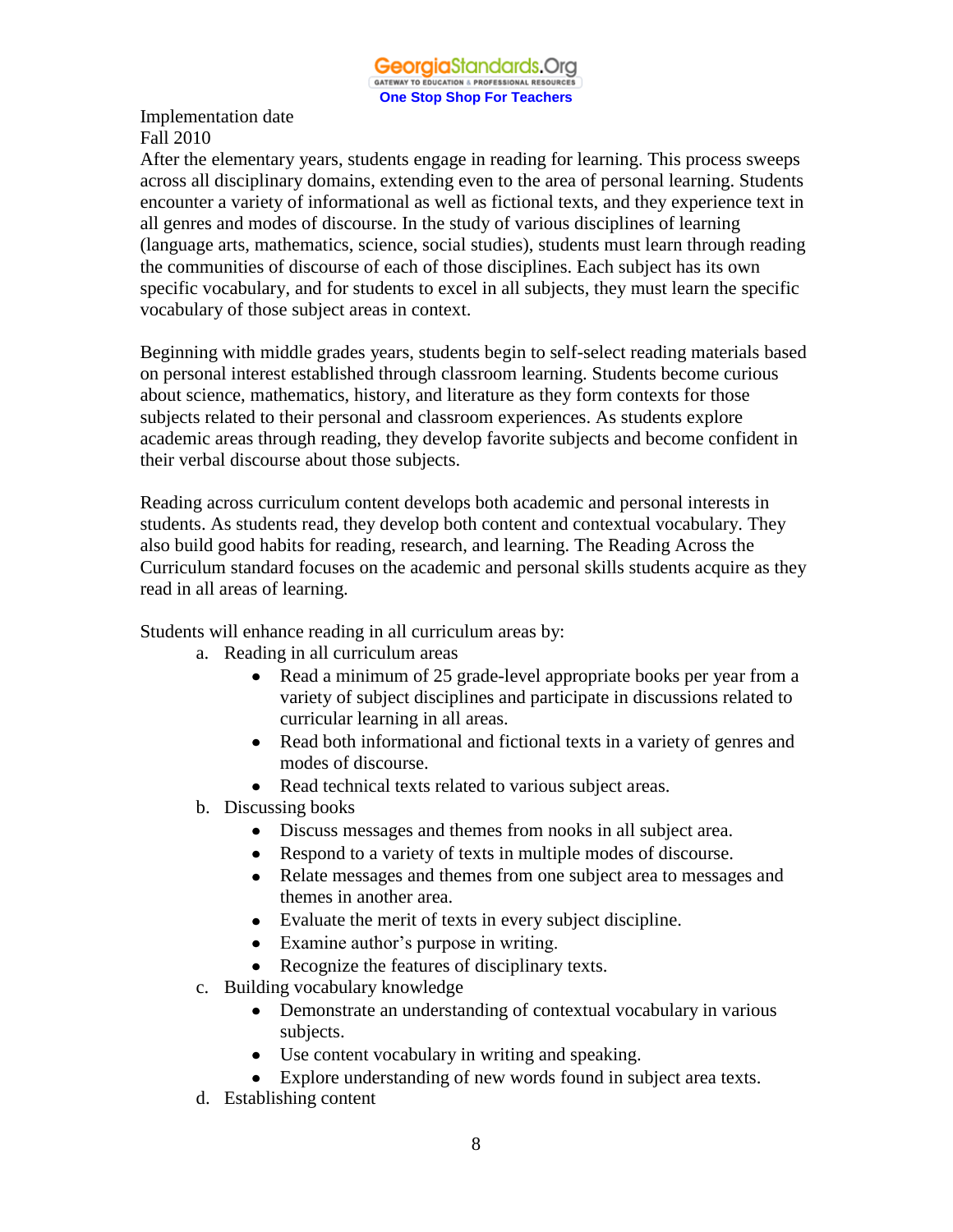GeorgiaStandards.Org GATEWAY TO EDUCATION & PROFESSIONAL RESOURCE **One Stop Shop For Teachers**

Implementation date Fall 2010

- Explore life experiences related to subject area content.
- Discuss in both writing and speaking how certain words are subject area related.
- Determine strategies for finding content and contextual meaning for unknown words.

#### **CTAE Foundation Skills**

The Foundation Skills for Career, Technical and Agricultural Education (CTAE) are critical competencies that student pursuing any career pathway should exhibit to be successful. As core standards for all career pathways in all program concentrations, these skills link career, technical and agricultural education to the state's academic performance standards.

The CTAE Foundation Skills are aligned to the foundation of the U. S. Department of Education's 16 Career Clusters. Endorsed by the National Career Technical Career Technical Education Consortium (NASDCTEc), the foundation skills were developed from an analysis of all pathways in the sixteen occupational areas. These standards were identified and validated by a national advisory group of employers, secondary and post secondary educators, labor associations, and other stakeholders. The Knowledge and Skills provide learners a broad foundation for managing lifelong learning and career transitions in a rapidly changing economy.

**CTAE-FS-1 Technical Skills:** Learners achieve technical content skills necessary to pursue the full range of career for all pathways in the program concentration

**CTAE-FS-2 Academic Foundations:** Learners achieve state academic standards at or above grade level.

**CTAE-FS-3 Communications:** Learners use various communication skills in expressing and interpreting information.

**CTAE-FS-4 Problem Solving and Critical Thinking:** Learners define and solve problems, and use problem-solving and improvement methods and tools.

**CTAE-FS-5 Information Technology Applications:** Learners use multiple information technology devices to access, organize, process, transmit, and communicate information.

**CTAE-FS-6 Systems:** Learners understand a variety of organizational structures and functions.

**CTAE-FS-7 Safety, Health and Environment:** Learners employ safety, health and environmental management systems in corporations and comprehend their importance to organizational performance and regulatory compliance.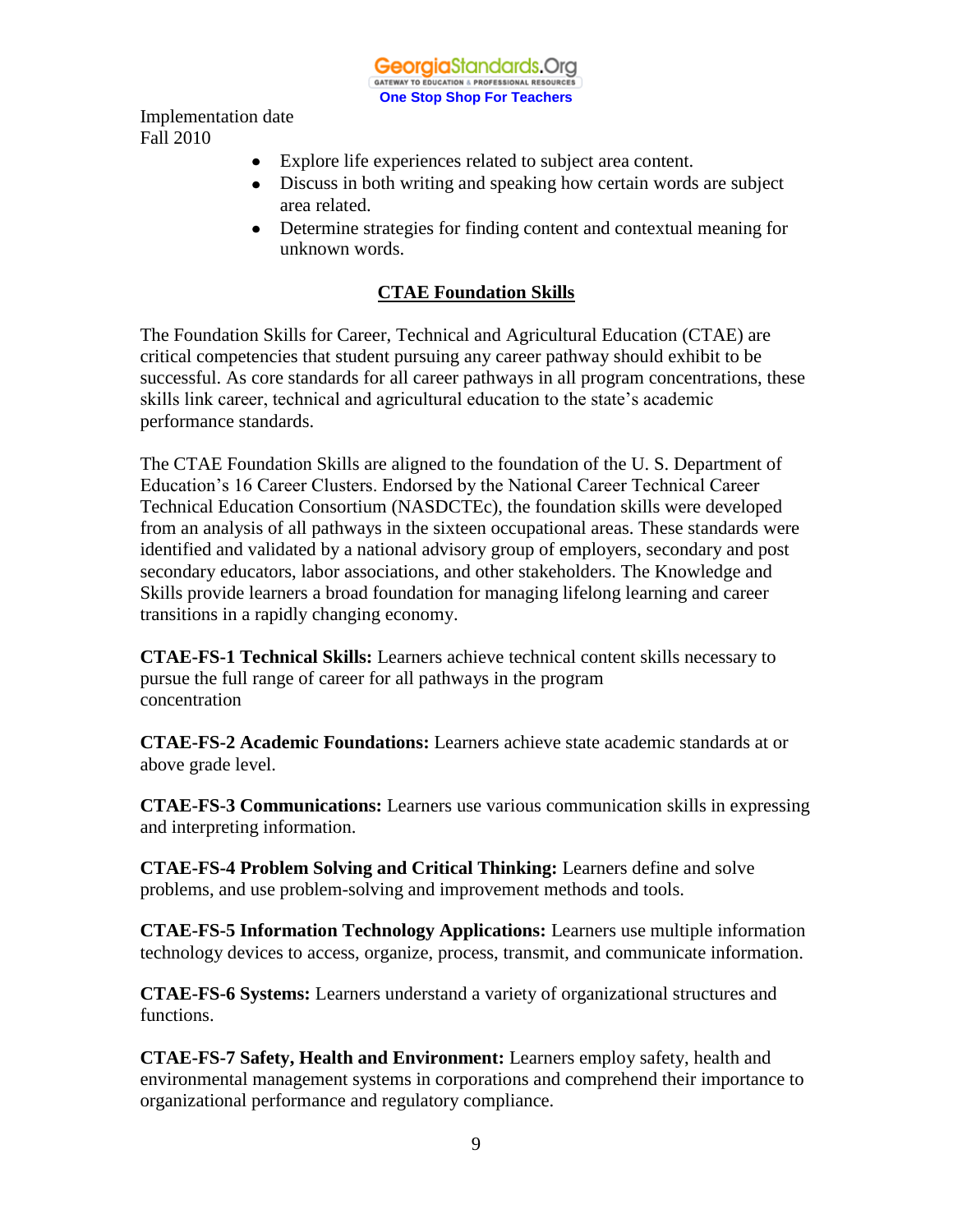

**CTAE-FS-8 Leadership and Teamwork:** Learners apply leadership and teamwork skills in collaborating with others to accomplish organizational goals and objectives.

**CTAE-FS-9 Ethics and Legal Responsibilities:** Learners commit to work ethics, behavior, and legal responsibilities in the workplace.

**CTAE-FS-10 Career Development:** Learners plan and manage academic-career plans and employment relations.

**CTAE-FS-11 Entrepreneurship:** Learners demonstrate understanding of concepts, processes, and behaviors associated with successful entrepreneurial performance.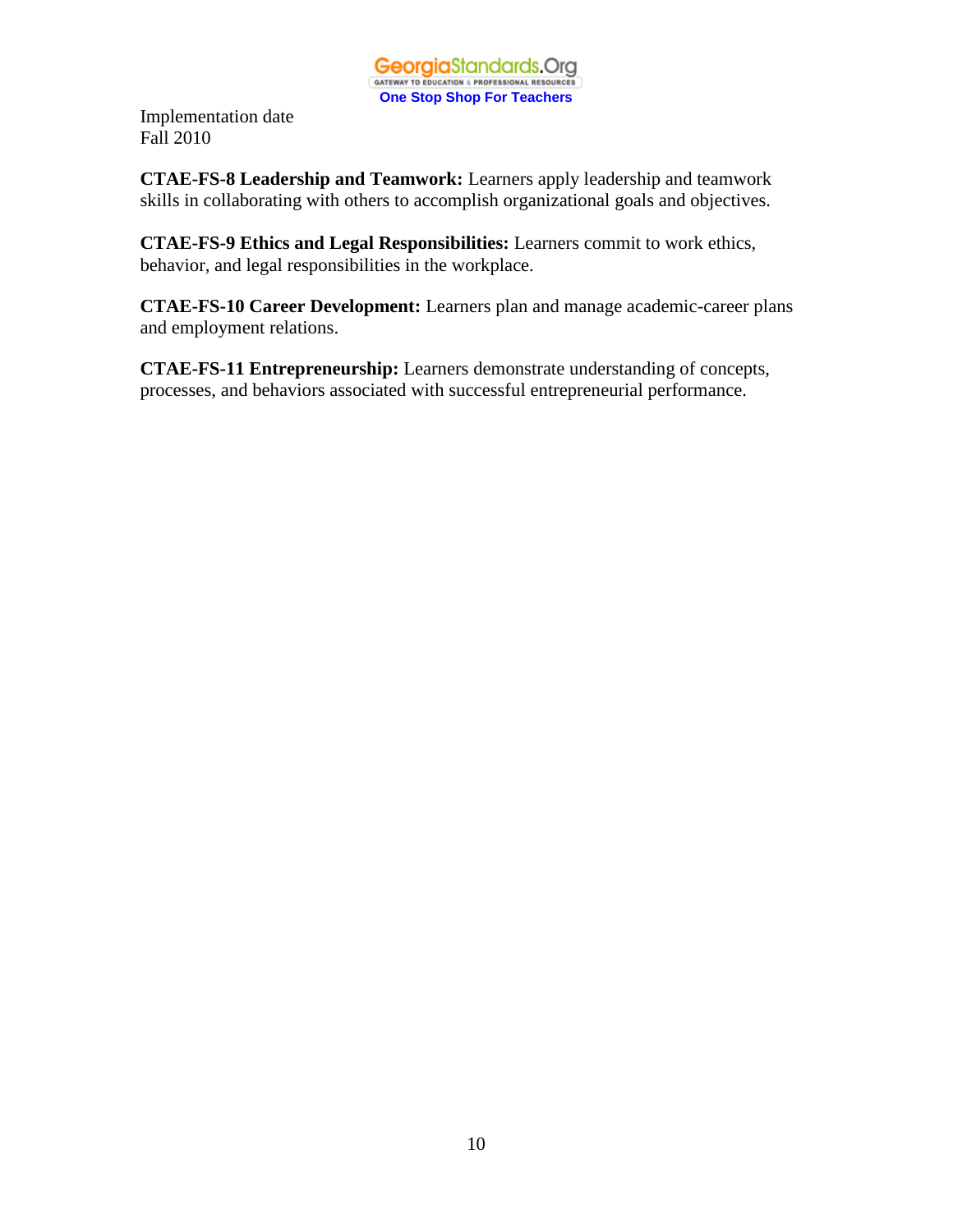

#### Implementation date Fall 2010 **PROGRAM CONCENTRATION: Government & Public Safety CAREER PATHWAY: JROTC – Air Force COURSE TITLE: Leadership Education I**

#### **Air Force Junior ROTC Curriculum**

The Georgia Performance Standards for the Air Force Junior ROTC curriculum are designed to provide students with the knowledge and skills necessary to "develop citizens of character dedicated to serving their community and nation." McREL Standards and Benchmarks were used for all AFJROTC courses except Astronomy, Survival, and Global and Cultural Studies. Supported by contracts with the U.S. Education Department, Office of Educational Research and Improvement, McREL is one of ten Regional Educational Laboratories at the forefront of research, practice, and evaluation related to standards-based education and it has been awarded standards-based classroom instruction as its national leadership area within the regional educational laboratory network. Global and Cultural Studies used the National Council on Social Studies (NCSS) correlation, a nationally recognized source for social studies standards. Astronomy and Survival were correlated to the Georgia Performance Standards. All AFJROTC courses were compared to the Georgia Performance Standards for Social Studies, Math, Language Arts, and Science, and specific correlations were listed following each AFJROTC standard where applicable. Technology is infused into all AFJROTC curriculum.

All McREL Standards and Benchmarks are available for AFJROTC instructors and authorized users at https://owa.afjrotc.net/cybercampus\_prod/default.aspx in the Library under Curriculum, McRel Standards and Benchmarks. Additional national education standards are referenced in this copyrighted Cybercampus information. Georgia AFJROTC instructors should reference both the Georgia and McREL standards to meet both AFJROTC and Georgia student education requirements.

*Leadership I, Citizenship, Character, and Air Force Tradition* content and process skills on the AFJROTC Cybercampus have been correlated with The Project 2061's *Benchmarks for Science Literacy*, National Council for Social Studies: Curriculum Standards for Social Studies, Center for Civic Education: National Standards for Civics and Government, National Standards for Business Education, National Assessment of Educational Progress: National Civics Consensus Project, and Quigley's *Civitas,* A Framework for Civics Education.

#### **Course Description:**

The Leadership Education I (LE-I) textbook introduces cadets to the Air Force Junior Reserve Officer Training Corps (AFJROTC) program, providing a basis for progression through the rest of the AFJROTC program while instilling elements of good citizenship. It contains sections on cadet and Air Force organizational structure; uniform wear; customs, courtesies, and other military traditions; health and wellness; fitness; individual self-control; and citizenship.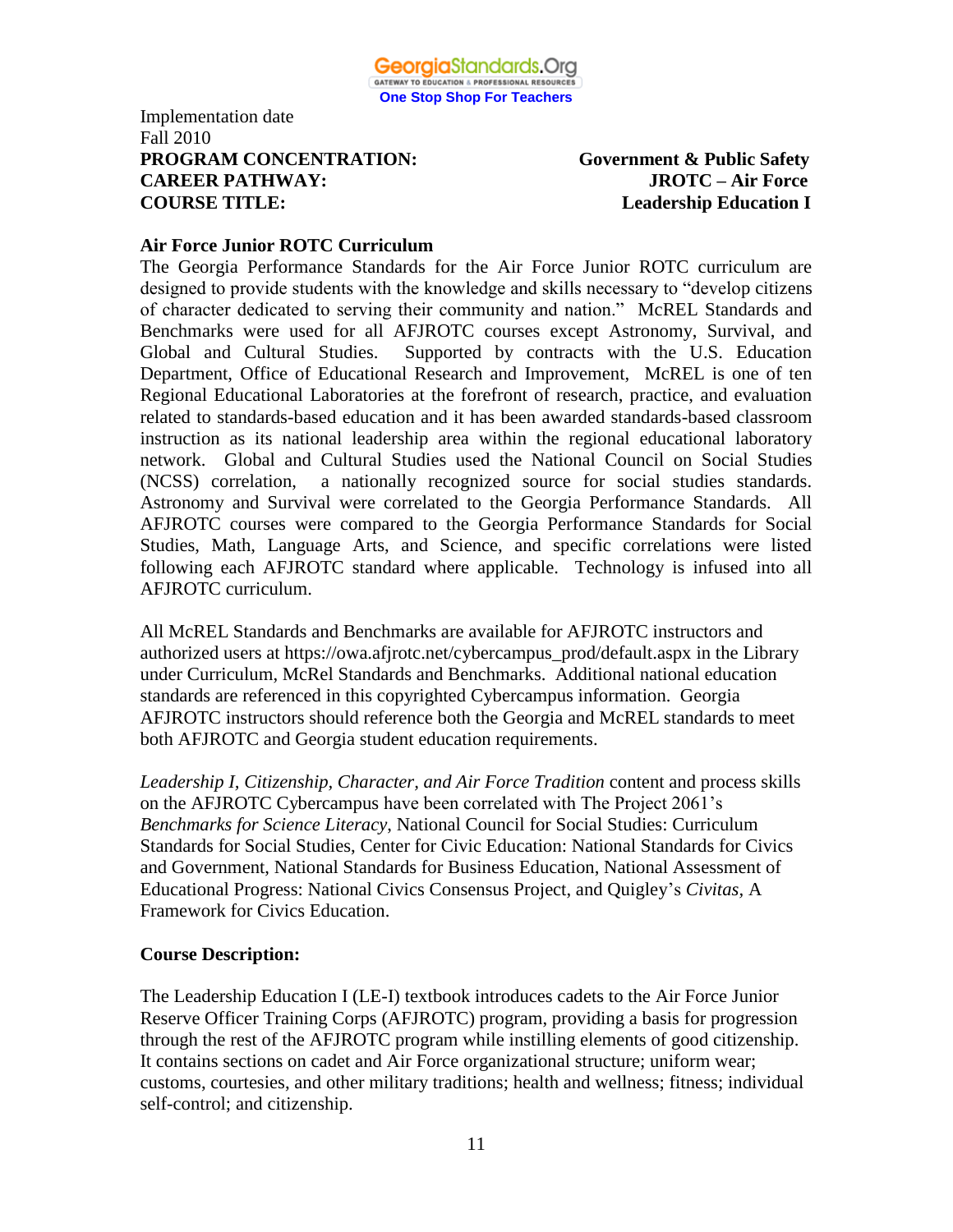#### **PS-AFLEI-1. Students will explain the history of AFJROTC, the selection of commander and staff positions and describe the cadet organization.**

- **a.** Define the purpose and mission of AFJROTC
- **b.** Explain the process for the selection of commanders and staff positions
- **c.** Diagram the organizational chart for the cadet organization

#### **PS-AFLEI-2. Students will summarize the history of the military uniform, recognize Air Force and AFJROTC insignia, and explain the dress and personal appearance standards required when wearing the uniform**

- **a.** Explain the origins of the military uniform
- **b.** Distinguish between the various insignia
- **c.** Describe appearance and grooming standards

#### **PS-AFLEI-3. Students will explain historic customs and courtesies, when and how to salute and the use of correct military titles**

- **a.** Describe the difference between a custom and a courtesy
- **b.** Demonstrate how to salute
- **c.** Describe when and whom to salute
- **d.** Explain the importance of military titles

#### **PS-AFLEI-4. Students will summarize the meaning and purpose of attitude, discipline, respect and integrity in AFJROTC**

- **a.** Describe the importance of a positive attitude
- **b.** Describe the importance of discipline
- **c.** Explain the role of respect and integrity
- **d.** Explain how drill helps instill discipline

**e.**

#### **PS-AFLEI-5. Students will explain how values and ethics are formed, how they affect both individuals and society, how to make ethical decisions and be able to recognize the USAF core values**

- **a.** Describe the four basic rule of ethics and ethical traits
- **b.** Describe how to make ethical decisions
- **c.** Name the four types of values
- **d.** Select the qualities of effective leadership

#### **PS-AFLEI-6. Students will summarize and apply rules of etiquette and explain how to maintain appropriate personal hygiene and grooming**

- **a.** Demonstrate how to make introductions
- **b.** Explain dining etiquette requirements
- **c.** Explain the handling of social invitations
- **d.** Demonstrate the writing of thank-you notes
- **e.** Describe appropriate hygiene and grooming practices

#### *Academic Standard(s):*

#### *ELA11W2. The student demonstrates competence in a variety of genres.*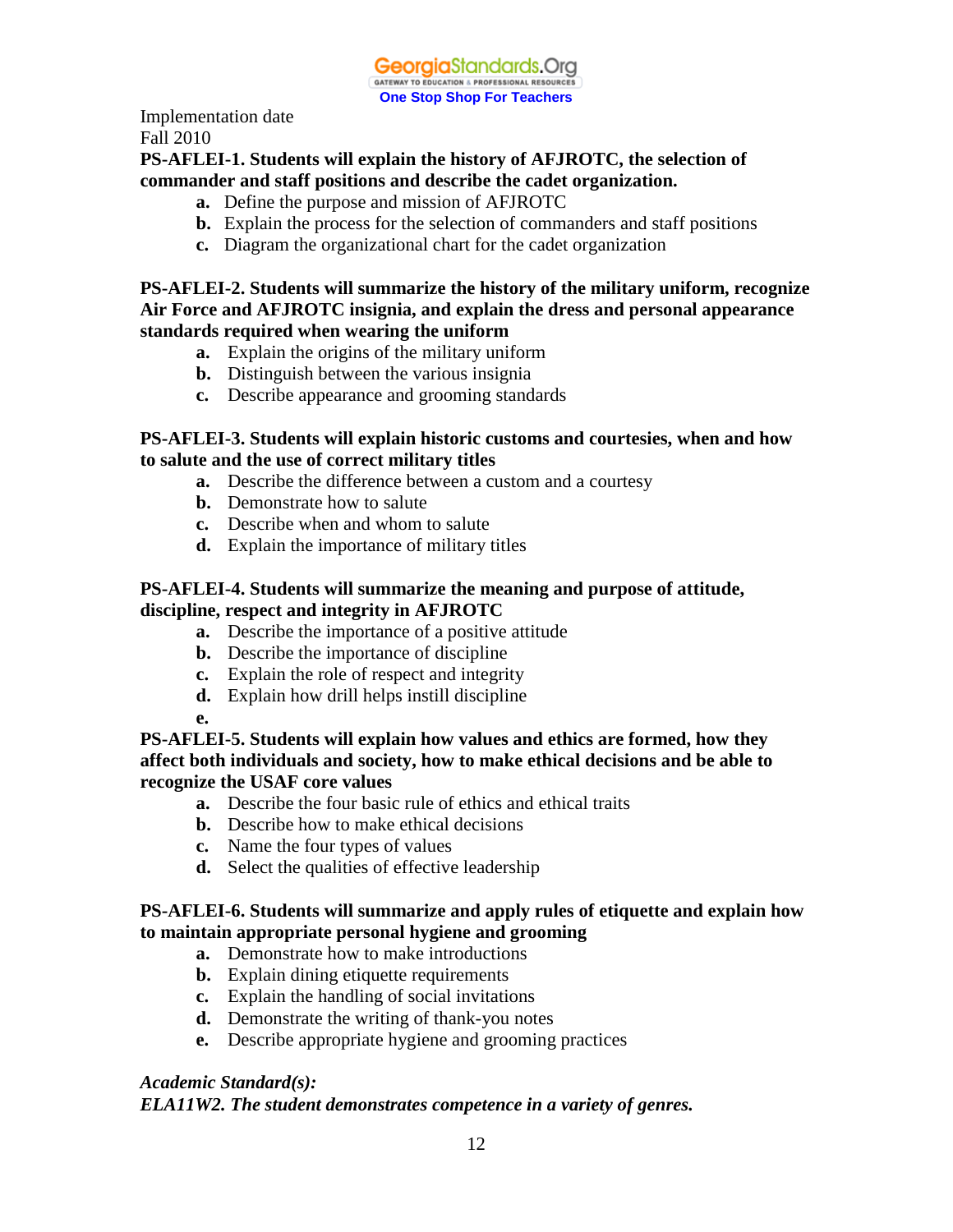#### **PS-AFLEI-7. Students will explain the main causes of stress and how to manage stress.**

- **a.** Distinguish between positive and negative stress
- **b.** Explain the causes of stress
- **c.** Predict the effects of stress on the body
- **d.** Describe ways to manage stress

#### **PS-AFLEI-8. Students will explain suicide risk factors and signs, and when and how to seek professional mental health care**

- **a.** Describe the types of mental and emotional problems
- **b.** Name ways to recognize when a person is seriously depressed
- **c.** Select the warning signs of suicide
- **d.** Explain how to know if you need professional help for a mental or emotional problem
- **e.** Describe the kinds of treatment available

#### **PS-AFLEI-9. Students will [recognize how to predict and prevent violence, and how](http://www.mcrel.org/compendium/Benchmark.asp?SubjectID=14&StandardID=8)  [to protect themselves from violence](http://www.mcrel.org/compendium/Benchmark.asp?SubjectID=14&StandardID=8)**

- **a.** Select factors that contribute to teen violence
- **b.** Select policies to prevent violence in school
- **c.** Describe ways to protect themselves from violence

#### *Academic Standard(s):*

*SSCG21 The student will demonstrate knowledge of criminal activity.* 

#### **PS-AFLEI-10. Students will explain why and how to seek preventive health care services and identify the roles of various health organizations, including government agencies.**

- **a.** Distinguish between people who provide health care services
- **b.** Explain why teens need regular checkups
- **c.** Distinguish between the health services provided state and local agencies
- **d.** Explain the role and services of non-governmental health organizations

#### **PS-AFLEI-11. Students will explain how to choose and maintain a healthful diet and use resources to make healthful dietary decisions.**

- a. Explain why the body needs nutritious food.
- b. Predict what influences food choices
- c. Explain the difference between appetite and hunger.
- d. List the six types of nutrients and explain how the body uses them.
- e. Select the sources of different nutrients.
- f. Explain the daily need for water and fiber.
- g. Explain the substances in food that should be limited.
- h. Describe resources that can help you make wise food choices
- i. Explain why it is important to have a balanced diet.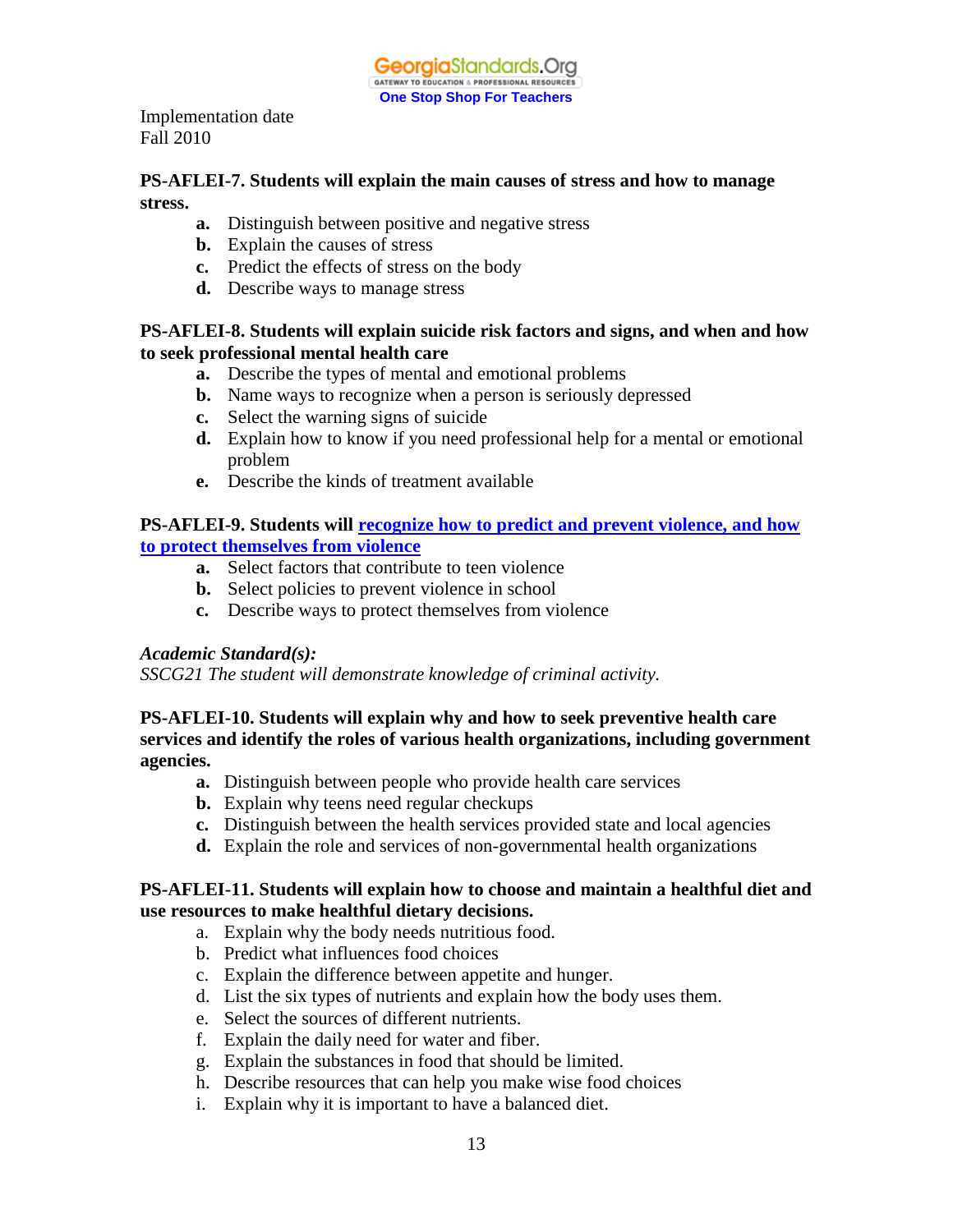#### **PS-AFLEI-12. Students will explain how to prepare for and what to do in a medical emergency.**

- a. Select ways to prepare for an emergency situation
- b. Describe universal precautions for first-aid providers
- c. Outline the basic steps to take in an emergency.
- d. Explain how to recognize and evaluate common emergencies.
- e. Describe first-aid treatments for common emergencies.
- f. Explain when to call for medical assistance.
- g. Explain how to deal with life-threatening emergencies.

#### **PS-AFLEI-13. Students will explain the importance of physical fitness, the measures of physical fitness demonstrate how to plan and execute physical fitness plan.**

- a. Define physical fitness and explain the difference between physical activity and exercise.
- b. Predict the benefits of physical activity.
- c. Describe how to increase levels of fitness.
- d. Explain heart and lung endurance and how it can be measured.
- e. Describe muscle strength and endurance and how each can be measured.
- f. Explain how to improve body composition.
- g. Define flexibility and describe how it can be measured.
- h. Explain how to set and achieve fitness goals.
- i. Describe how to prepare an activity plan.
- j. Label the three stages of an exercise session.
- k. Explain how to check fitness progress.

#### **PS-AFLEI-14. Students will explain how to eat healthfully, the health risks of eating disorders, and how to seek help for an eating disorder.**

- a. Explain the relationships between weight, growth, and health.
- b. Explain how eating and physical activity habits affect weight.
- c. Describe ways to maintain a healthy weight.
- d. Explain why some people develop eating disorders.
- e. Distinguish between anorexia nervosa, bulimia, binge eating disorders, and describe the health risks associated with each disorder.
- f. Name organizations/facilities where a teen with an eating disorder can get help.

#### **PS-AFLEI-15. Students will describe the difference between medicine and drugs. The student will be able to explain the dangers of drug abuse, how to avoid drugs, and when and how to seek help for drug-related issues.**

- a. Explain how medicines differ from drugs.
- b. Define the various type of medicines
- c. Explain how medicines affect the body.
- d. Explain the difference between drug misuse and drug abuse.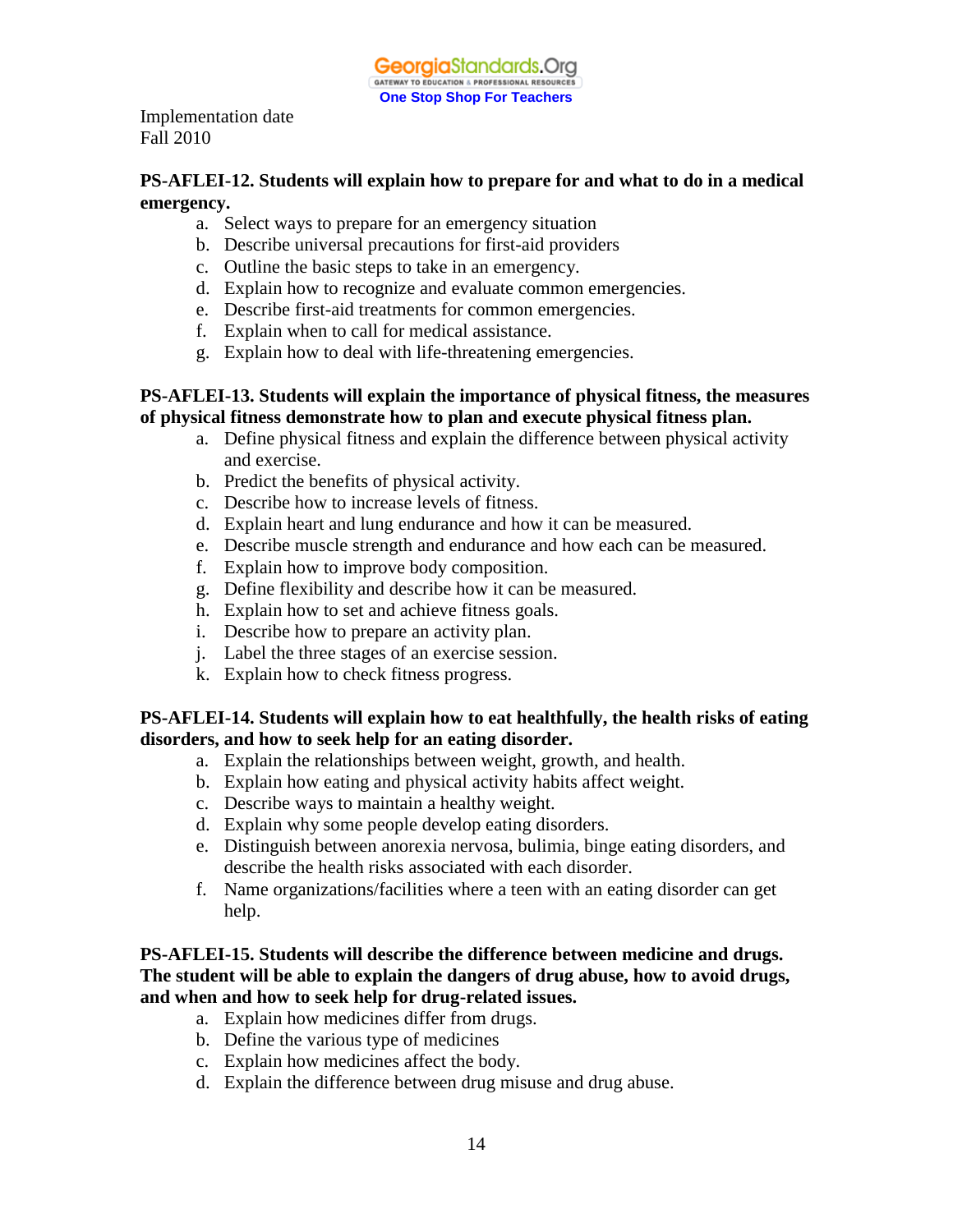- e. Distinguish between the effects of narcotics, stimulants, and depressants on the body.
- f. Define narcotics, stimulants, and depressants.
- g. Explain the dangers of hallucinogens and the risks of using marijuana.
- h. Describe how inhalants affect the body and explain the risks of using club drugs and steroids.
- i. Name places where people who abuse drugs can get help.
- j. Describe alternatives to using drugs.

#### **PS-AFLEI-16. Students will describe the dangers of tobacco, how to avoid using it and how to seek help in quitting tobacco use.**

- a. Generate a document describing several forms of tobacco, the harmful substances in tobacco, the harmful effects of tobacco on the body, the harmful effects of secondhand smoke on nonsmokers, and negative effects that tobacco may have on appearance and the cost of tobacco on society.
- b. Explain why some teens start using tobacco.
- c. Select strategies for avoiding tobacco use.
- d. Explain ways smokers can quit.

#### **PS-AFLEI-17. Students will explain the dangers of alcohol, ways to avoid using alcohol, and when and how to seek help for alcohol-related issues**

- a. Construct a document describing the effects of alcohol on the body, the fetus, why it affects each individual differently, and the serious dangers of drinking.
- b. Name the special problems alcohol causes in teens.
- c. Generate a document describing the three stages of alcoholism, how alcoholics can recover, support groups that help alcohol-dependent persons and their family members, how the media influences our view of alcohol, and alternatives to alcohol for fun and relaxation.
- d. Explain why teens use alcohol and ways they can refuse alcohol.

#### **PS-AFLEI-18. Students will summarize the history and courtesies rendered to the flag of the United States and the National Anthem. They will be able to explain the history of the Great Seal of the United States, the Air force Seal, the Pledge of Allegiance and the American's Creed.**

- a. Outline the history of the flag of the United States, and when and how to display the US flag.
- b. Explain the courtesies rendered to the US flag.
- c. List the courtesies rendered to the National Anthem.
- d. Describe the:
	- a. Pledge of Allegiance
	- b. The American's Creed
	- c. The Great Seal of the United States
	- d. The Air Force Seal

#### *Academic Standard(s):*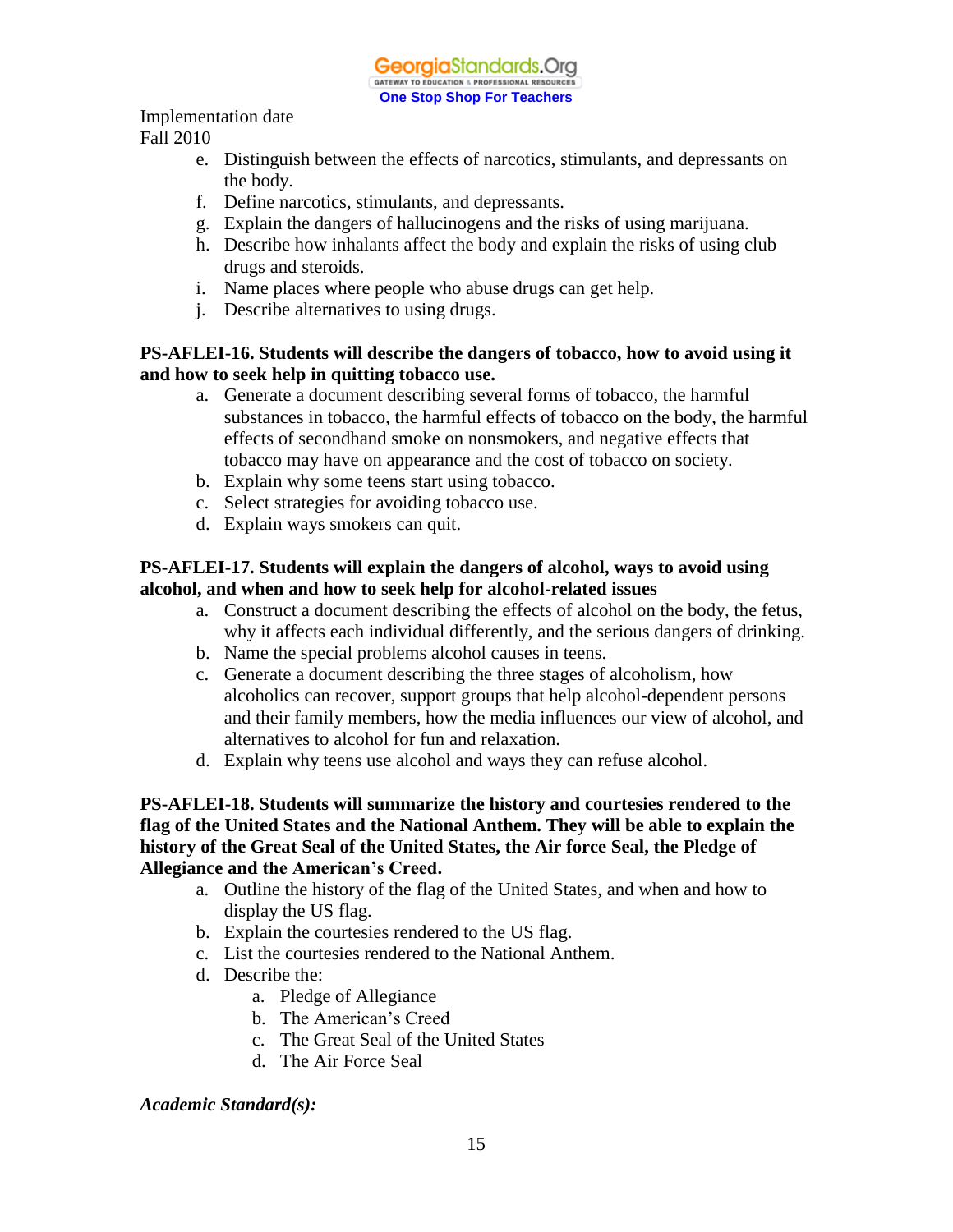

*ELAALRL1 The student demonstrates comprehension by identifying evidence (e.g., diction, imagery, point of view, figurative language, symbolism, plot events and main ideas) in a variety of texts representative of different genres (e.g., poetry, prose [short story, novel, essay, editorial, biography], and drama) and using this evidence as the basis for interpretation.*

#### **PS-AFLEI-19. Students will summarize the role and functions of government, the citizenship and naturalization process and the duties and responsibilities of citizenship.**

- a. Define civics
- b. Explain the need for government, the functions of government, including security and public services.
- c. Diagram the different levels of government and democracy
- d. Distinguish between citizenship and the naturalization process.
- e. Describe aliens in America.
- f. Select duties and responsibilities of citizenship, including volunteerism.

#### *Academic Standard(s):*

*SSCG5 The student will demonstrate knowledge of the federal system of government described in the United States Constitution.* 

- *a. Explain the relationship of state governments to the national government.*
- *b. Define the difference between enumerated and implied powers.*
- *c. Describe the extent to which power is shared.*
- *d. Identify powers denied to state and national governments.*

*e. Analyze the ongoing debate that focuses on the balance of power between state and national governments.* 

*f. Analyze the supremacy clause found in Article VI and the role of the U.S. Constitution as the "supreme law of the land."* 

*SSCG6 The student will demonstrate knowledge of civil liberties and civil rights.* 

- a. Examine the Bill of Rights with emphasis on First Amendment freedoms.
- b. Analyze due process law expressed in the 5th and 14th Amendments.
- c. Explain selective incorporation of the Bill of Rights.
- d. Explain how government seeks to maintain the balance between individual liberties and the public interest.
- e. Explain every citizen's right to be treated equally under the law.

*SSCG7 The student will describe how thoughtful and effective participation in civic life is characterized by obeying the law, paying taxes, serving on a jury, participating in the political process, performing public service, registering for military duty, being informed about current issues, and respecting differing opinions.*

#### **PS-AFLEI-20. Students will recognize the content of the United States Constitution and explain how it is amended and interpreted.**

a. Label the parts of the Constitution and explain what they mean.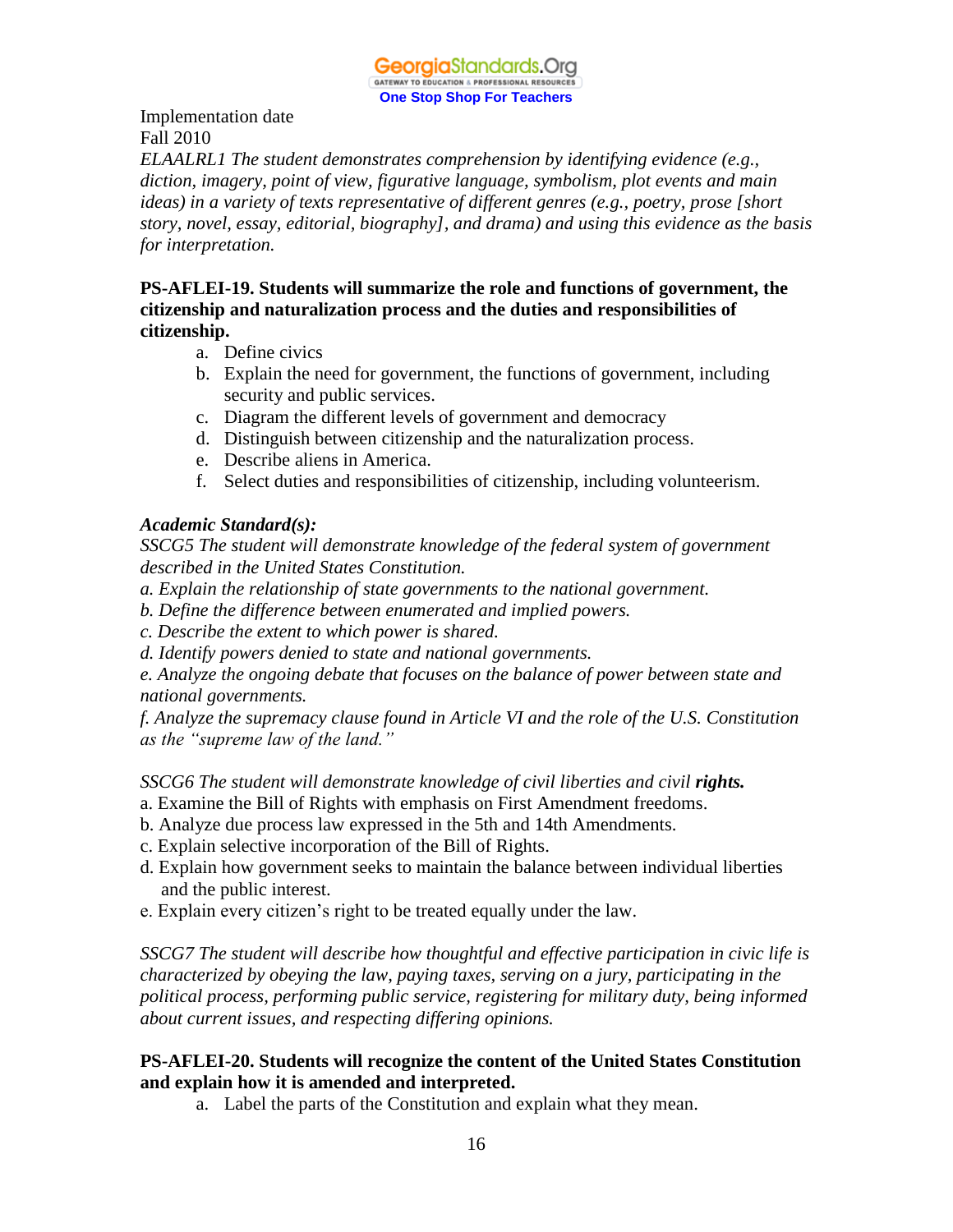- b. Describe the process of amending the Constitution.
- c. Explain how the Constitution is interpreted.

#### *Academic Standard(s):*

*SSCG3. The student will demonstrate knowledge of the United States Constitution.* 

#### **PS-AFLEI-21. Students will recognize the content of the Bill of Rights and summarize how citizens can protect their rights and freedoms.**

- a. Explain the amendments in the Bill of Rights.
- b. Name ways to protect our rights and freedom as American citizens.
- c. Label key people who have upheld American rights and freedoms.

#### *Academic Standard(s):*

*SSCG6 The student will demonstrate knowledge of civil liberties and civil rights.*

*SSUSH5 The student will explain specific events and key ideas that brought about the adoption and implementation of the United States Constitution.*

#### **PS-AFLEI-22. Students will recognize the structure of the three branches of government and name and summarize the duties and responsibilities of the three branches of government.**

- a. Describe the functions of the legislative branch of the U. S. Congress, including the House of Representatives, the Senate, and congressional leaders.
- b. Construct a document outlining the qualifications for becoming president, the process of election, the presidential term of office, and the order of presidential succession.
- c. Distinguish between federal, state, and district courts and their functions.
- d. Explain the roles of federal judges and Supreme Court justices.

#### *Academic Standard(s):*

*SSCG4. The student will demonstrate knowledge of the organization and powers of the national government.* 

*SSCG5 The student will demonstrate knowledge of the federal system of government described in the United States Constitution.*

*SSCG13 The student will describe the qualifications for becoming President of the United States.*

*SSCG16 The student will demonstrate knowledge of the operation of the federal judiciary.*

**PS-AFLEI-23. Students will recognize and remember the defining characteristics of authoritarian governments, the salient features of current non-democratic governments and nations, and the characteristics of democratic governments.**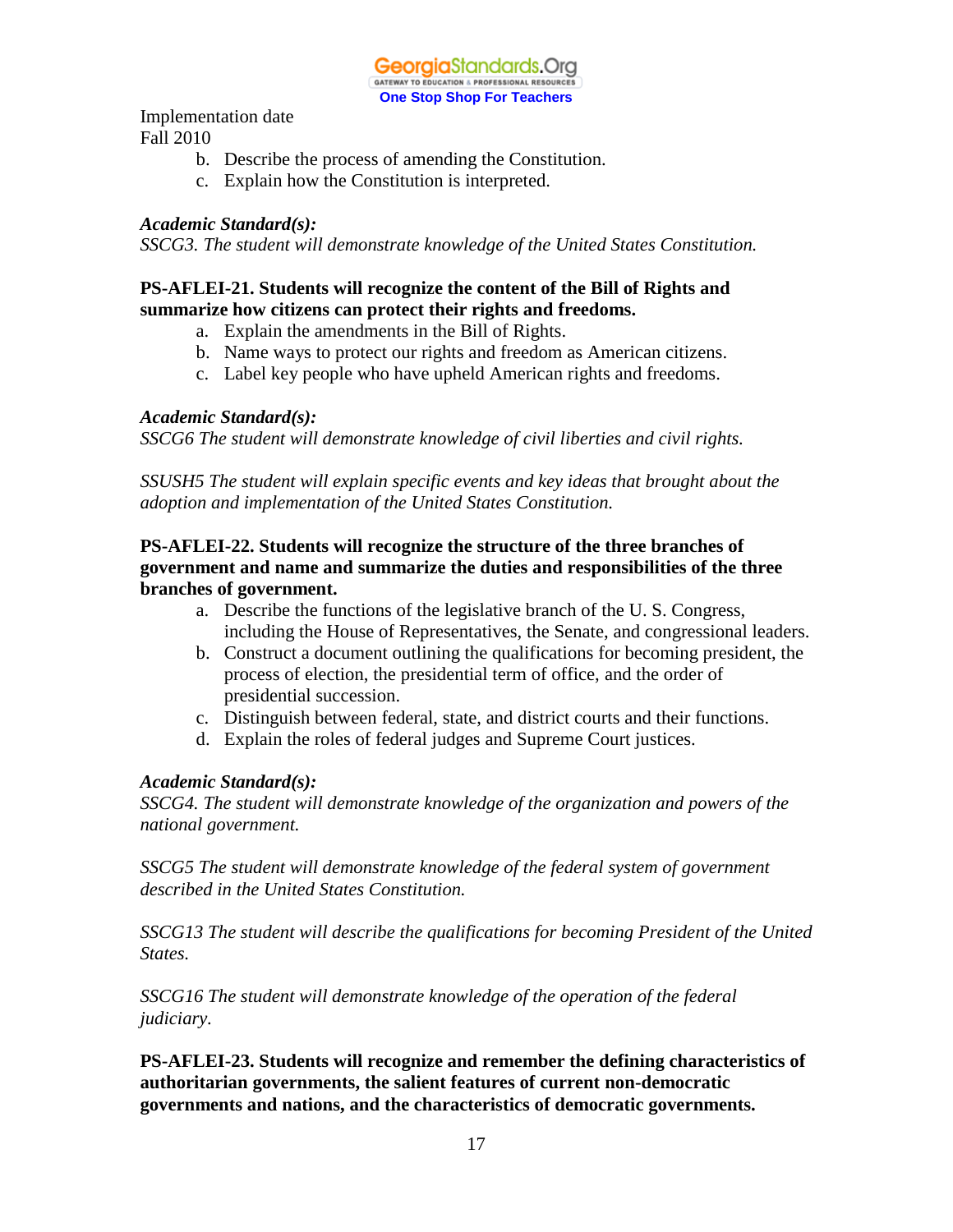

Implementation date

Fall 2010

- a. Define authoritarian governments, including monarchies, dictatorships, and totalitarianism.
- b. Describe the government of:
	- a. The People's Republic of China
	- b. The Republic of Iran
	- c. The Republic of Iraq
	- d. The Democratic People's Republic of Korea
	- e. Russia
- c. Describe communism in Cuba.
- d. Describe the collapse of Soviet communism.
- e. Describe democratic governments.
- f. Explain presidential and parliamentary systems.

#### *Academic Standard(s):*

*SSCG19 The student will compare and contrast governments that are unitary, conferral, and federal governments; unitary, oligarchic and democratic governments; and presidential and parliamentary governments.*

*SSWG5 The student will describe the interaction of physical and human systems that have shaped contemporary South Asia, Southeastern Asia, and Eastern Asia.*

*SSWH19 The student will demonstrate an understanding of the global social, economic and political impact of the Cold War and decolonization from 1945 to 1989.*

*SSWH20 The student will examine change and continuity in the world since the 1960s.*

*SSUSH25 The student will describe changes in national politics since 1968.*

## **Reading Across the Curriculum**

#### **Reading Standard Comment**

After the elementary years, students engage in reading for learning. This process sweeps across all disciplinary domains, extending even to the area of personal learning. Students encounter a variety of informational as well as fictional texts, and they experience text in all genres and modes of discourse. In the study of various disciplines of learning (language arts, mathematics, science, social studies), students must learn through reading the communities of discourse of each of those disciplines. Each subject has its own specific vocabulary, and for students to excel in all subjects, they must learn the specific vocabulary of those subject areas in context.

Beginning with middle grades years, students begin to self-select reading materials based on personal interest established through classroom learning. Students become curious about science, mathematics, history, and literature as they form contexts for those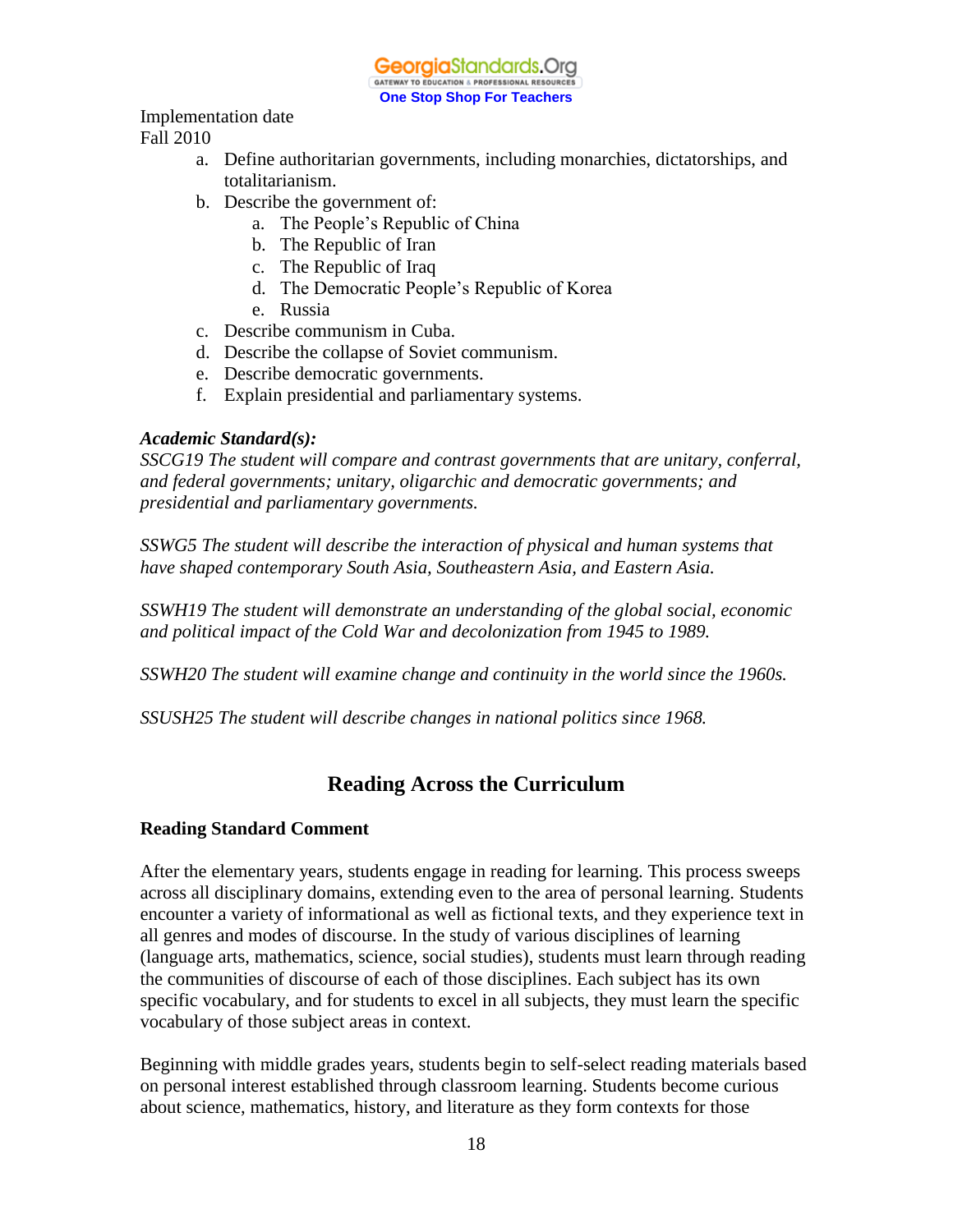subjects related to their personal and classroom experiences. As students explore academic areas through reading, they develop favorite subjects and become confident in their verbal discourse about those subjects.

Reading across curriculum content develops both academic and personal interests in students. As students read, they develop both content and contextual vocabulary. They also build good habits for reading, research, and learning. The Reading Across the Curriculum standard focuses on the academic and personal skills students acquire as they read in all areas of learning.

Students will enhance reading in all curriculum areas by:

- a. Reading in all curriculum areas
	- Read a minimum of 25 grade-level appropriate books per year from a variety of subject disciplines and participate in discussions related to curricular learning in all areas.
	- Read both informational and fictional texts in a variety of genres and modes of discourse.
	- Read technical texts related to various subject areas.
- b. Discussing books
	- Discuss messages and themes from nooks in all subject area.
	- Respond to a variety of texts in multiple modes of discourse.
	- Relate messages and themes from one subject area to messages and themes in another area.
	- Evaluate the merit of texts in every subject discipline.
	- Examine author's purpose in writing.
	- Recognize the features of disciplinary texts.
- c. Building vocabulary knowledge
	- Demonstrate an understanding of contextual vocabulary in various subjects.
	- Use content vocabulary in writing and speaking.
	- Explore understanding of new words found in subject area texts.
- d. Establishing content
	- Explore life experiences related to subject area content.
	- Discuss in both writing and speaking how certain words are subject area related.
	- Determine strategies for finding content and contextual meaning for unknown words.

## **CTAE Foundation Skills**

The Foundation Skills for Career, Technical and Agricultural Education (CTAE) are critical competencies that student pursuing any career pathway should exhibit to be successful. As core standards for all career pathways in all program concentrations, these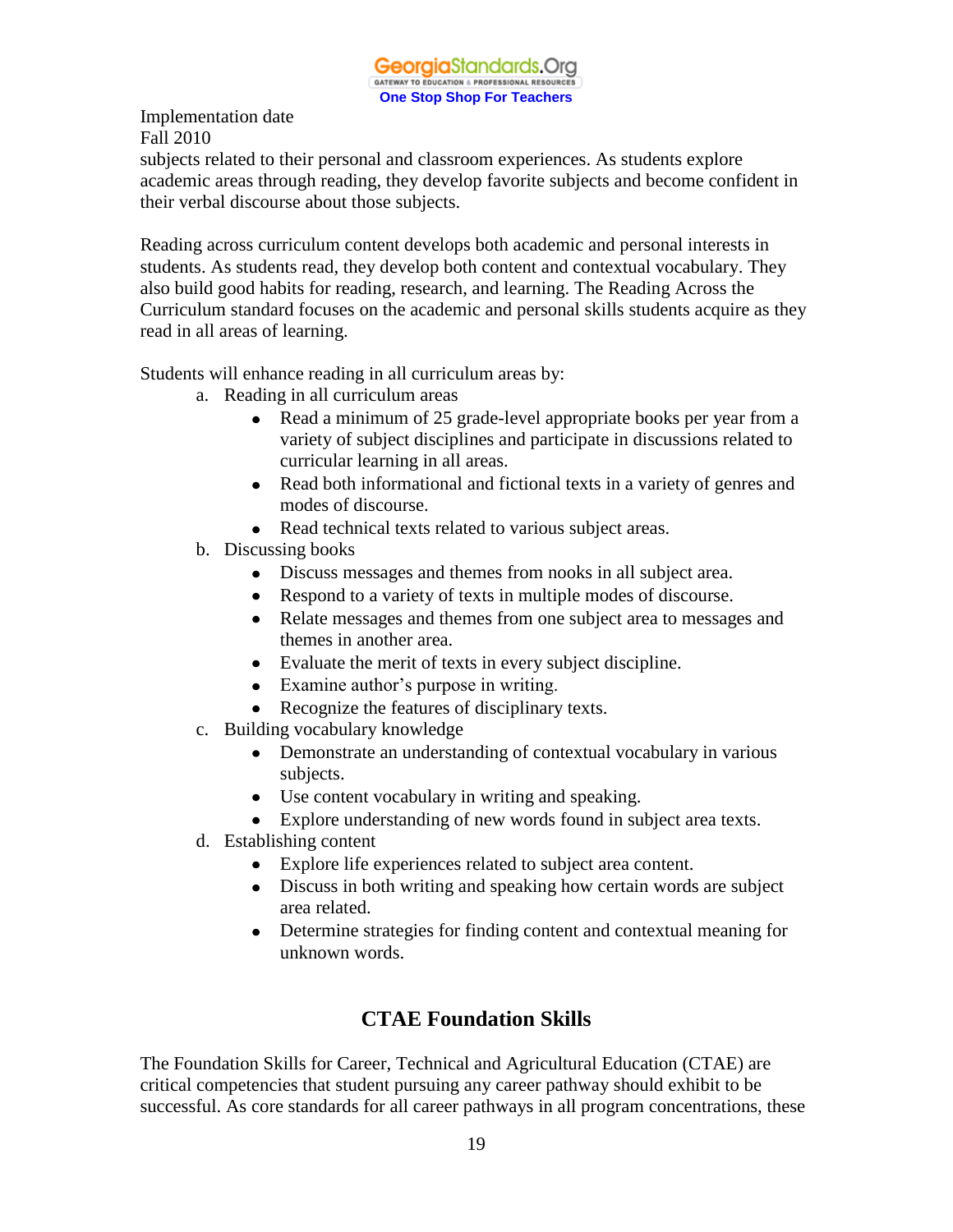Implementation date Fall 2010 skills link career, technical and agricultural education to the state's academic performance standards.

The CTAE Foundation Skills are aligned to the foundation of the U. S. Department of Education's 16 Career Clusters. Endorsed by the National Career Technical Career Technical Education Consortium (NASDCTEc), the foundation skills were developed from an analysis of all pathways in the sixteen occupational areas. These standards were identified and validated by a national advisory group of employers, secondary and post secondary educators, labor associations, and other stakeholders. The Knowledge and Skills provide learners a broad foundation for managing lifelong learning and career transitions in a rapidly changing economy.

**CTAE-FS-1 Technical Skills:** Learners achieve technical content skills necessary to pursue the full range of career for all pathways in the program concentration

**CTAE-FS-2 Academic Foundations:** Learners achieve state academic standards at or above grade level.

**CTAE-FS-3 Communications:** Learners use various communication skills in expressing and interpreting information.

**CTAE-FS-4 Problem Solving and Critical Thinking:** Learners define and solve problems, and use problem-solving and improvement methods and tools.

**CTAE-FS-5 Information Technology Applications:** Learners use multiple information technology devices to access, organize, process, transmit, and communicate information.

**CTAE-FS-6 Systems:** Learners understand a variety of organizational structures and functions.

**CTAE-FS-7 Safety, Health and Environment:** Learners employ safety, health and environmental management systems in corporations and comprehend their importance to organizational performance and regulatory compliance.

**CTAE-FS-8 Leadership and Teamwork:** Learners apply leadership and teamwork skills in collaborating with others to accomplish organizational goals and objectives.

**CTAE-FS-9 Ethics and Legal Responsibilities:** Learners commit to work ethics, behavior, and legal responsibilities in the workplace.

**CTAE-FS-10 Career Development:** Learners plan and manage academic-career plans and employment relations.